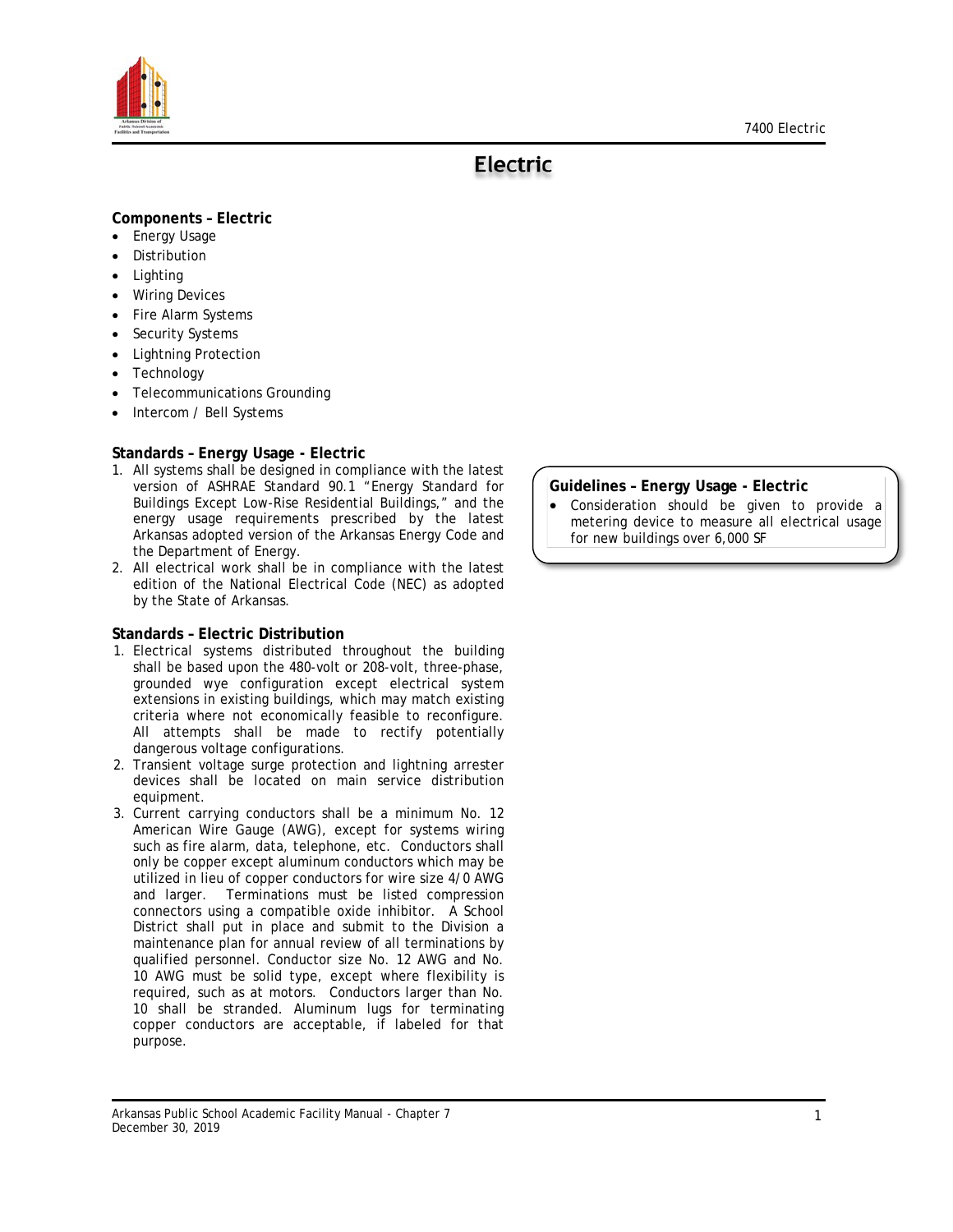

- 4. Current carrying conductors shall be installed in conduit systems conforming to the NEC, latest edition adopted by the State .
- 5. Continuous equipment grounding conductors shall be installed in all circuits bonded to all ground lugs, bussing, switches, receptacles, equipment frames, etc., per the NEC. The main facility grounding field electrode system to ground shall be 5 ohms or less.
- 6. Electrical systems main service equipment shall be designed with a minimum 25 percent spare amperage capacity and 20 percent spare space capacity. Panel board loads shall not exceed 75 percent of amperage capacity and each panel shall be provided with a minimum of 6 spare overcurrent protection devices. Provide spare overcurrent protection devices in branch distribution panel boards and main service equipment boards.
- 7. Electrical energy distribution equipment shall be located in dedicated electrical or mechanical rooms, and mounted at heights in accordance with the "Device Locations" table at the end of this Section 7400. Main electrical service (switchboards) distribution equipment shall not be located in the main heating or cooling generating room. Branch circuit panel boards recessed in corridor walls will not be acceptable. Provide exterior lockable Main Disconnecting means.
- 8. Coordinate service entrance requirements with local utility service companies for electrical energy, telephone, and cable television .
- 9. Dry type transformers shall be National Electrical Manufacturers Association (NEMA) TP-1/TP-2 compliant energy efficient type. Dry type transformers shall be floor mounted .
- 10. Electrical branch circuits to 5 horsepower, 3-phase, and larger motors for air -handling units, exhaust fans, pumps, chillers, and condensing units shall be provided with phase loss protection. Protection shall prevent equipment from single phasing. Phase loss protection equipment shall be integral to starters or variable frequency drives serving the equipment.
- 11. Voltage drop for feeders between the service entrance equipment and the branch circuit distribution equipment shall conform to the requirements found in the latest State adopted version of the NEC.
- 12. The intent of connecting emergency power to selected componen ts of the HVAC system is to provide an opportunity to limit damage from freezing weather during a power outage of short duration. The following components are not required to be connected to the emergency power source and are optional within budgets:
	- Air handling unit pre-heat coil (heating coil)
	- Cooling tower basin heaters
	- Chilled water circulating pump, when used for chiller freeze protection
- 13. Independent, separate raceway, wiring, and transfer switches shall be provided for emergency life safety systems and non -emergency life safety systems.
- 14. Run all branch circuit and feeder conduits within buildings above ceilings and within walls unless stated below. No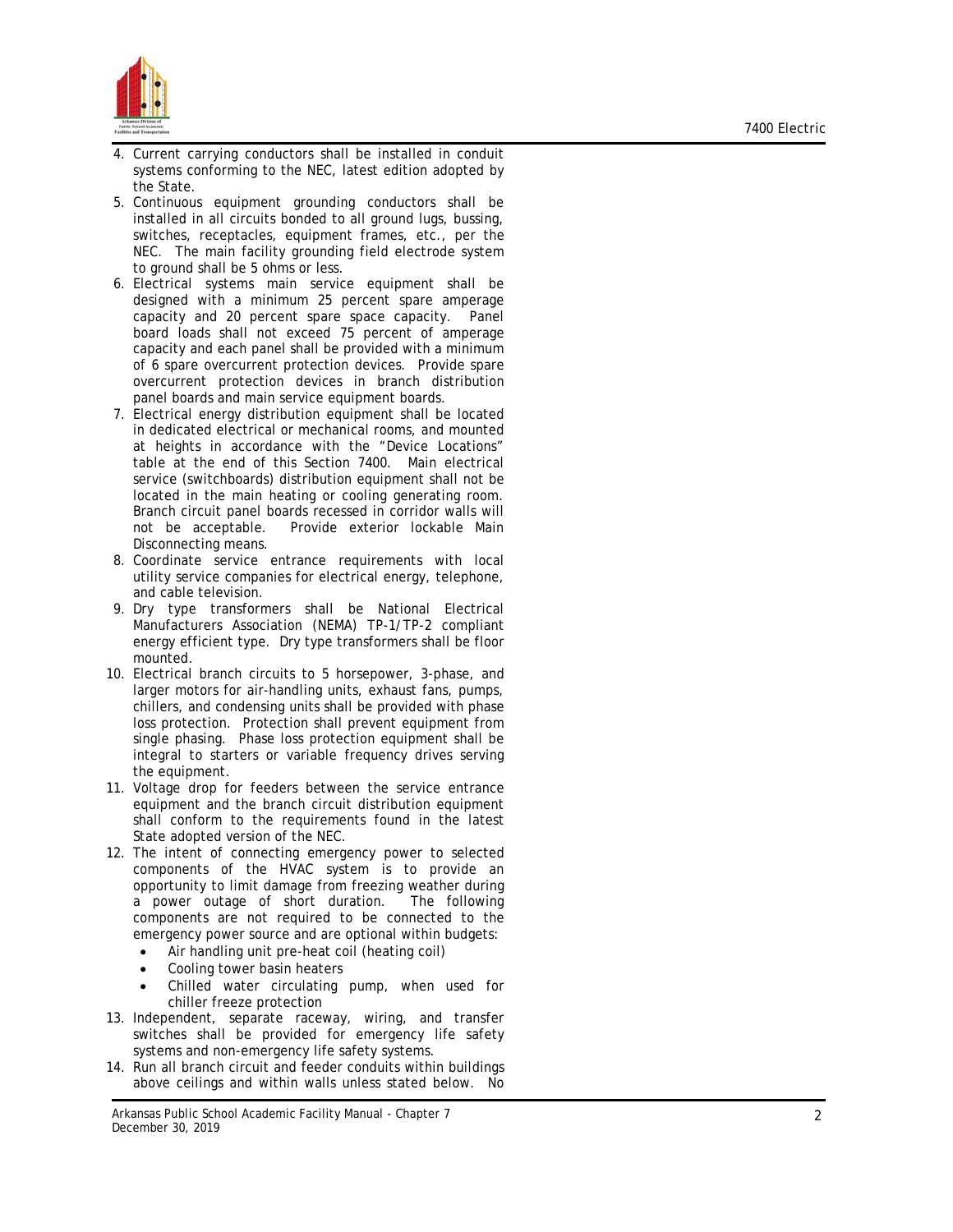

device conduits are permitted in or below slabs unless serving a device or millwork that requires it. Below slab conduit may be used from MDP to the secondary panels only. Conduit shall be ¾" minimum trade size. MC cable may be used for "lighting whips" of lengths less than 6'0". EMT conduit should be used within walls and above ceilings to ease future circuit and technology upgrades.

- 15. PVC conduit is not allowed except for the underground portion of the incoming utility service to the buildings. It must then be encased in 3" of concrete. All elbows and risers to 6" above finished floor in PVC conduit runs must be rigid steel. PVC elbows are not allowed.
- 16. MC cable is not allowed for use in walls to devices.

#### **Standards – Lighting**

- 1. Interior instructional spaces shall be artificially illuminated with energy-efficient and high -efficiency light fixtures.
- 2. High volume spaces such as gymnasiums, student dining, etc., shall be illuminated with high -efficiency, high intensity discharge lamp type light fixtures; or, an equal or better energy efficient fluorescent luminaire that maintains or increases light levels. Fluorescent luminaires which are at least as efficient as high - intensity discharge fixtures are recommended over seating areas. Quartz restrike options shall be incorporated into some fixtures to provide an average of 2 foot -candles of illumination during the cool - down/warm-up (restrike) period caused by momentary electrical outages.
- 3. The minimum illumination (foot -candle) levels shall conform to the established Illuminating Engineers Society of North America (IES) guidelines. See the "School Lighting Levels" chart at the end of this Section 7400. Foot -candle calculation shall be developed by using computerized point -by-point analysis of classrooms and other learning spaces. Ceiling, wall, and floor material reflectances shall be verified with the Electrical Design Professional.
- 4. Emergency means of egress lighting shall be provided per local and NFPA Code requirements. The following areas shall have emergency illumination whether having natural illumination or not:
	- Exits and exit access corridors
	- Small and large assembly areas
	- Locker rooms
	- Student restrooms
	- Main and other dedicated electrical rooms
	- Main mechanical room and other mechanical decks
	- Emergency power equipment location
	- Administration and other building control areas
	- Kitchen/student dining
	- Interior instructional space
	- Rooms with occupant load over 50 people
	- Exterior side of exterior exit doors

Where the total emergency power load exceeds 8 kW, emergency power shall be delivered by on -site, standby power generator. Generators rated 150 kW and below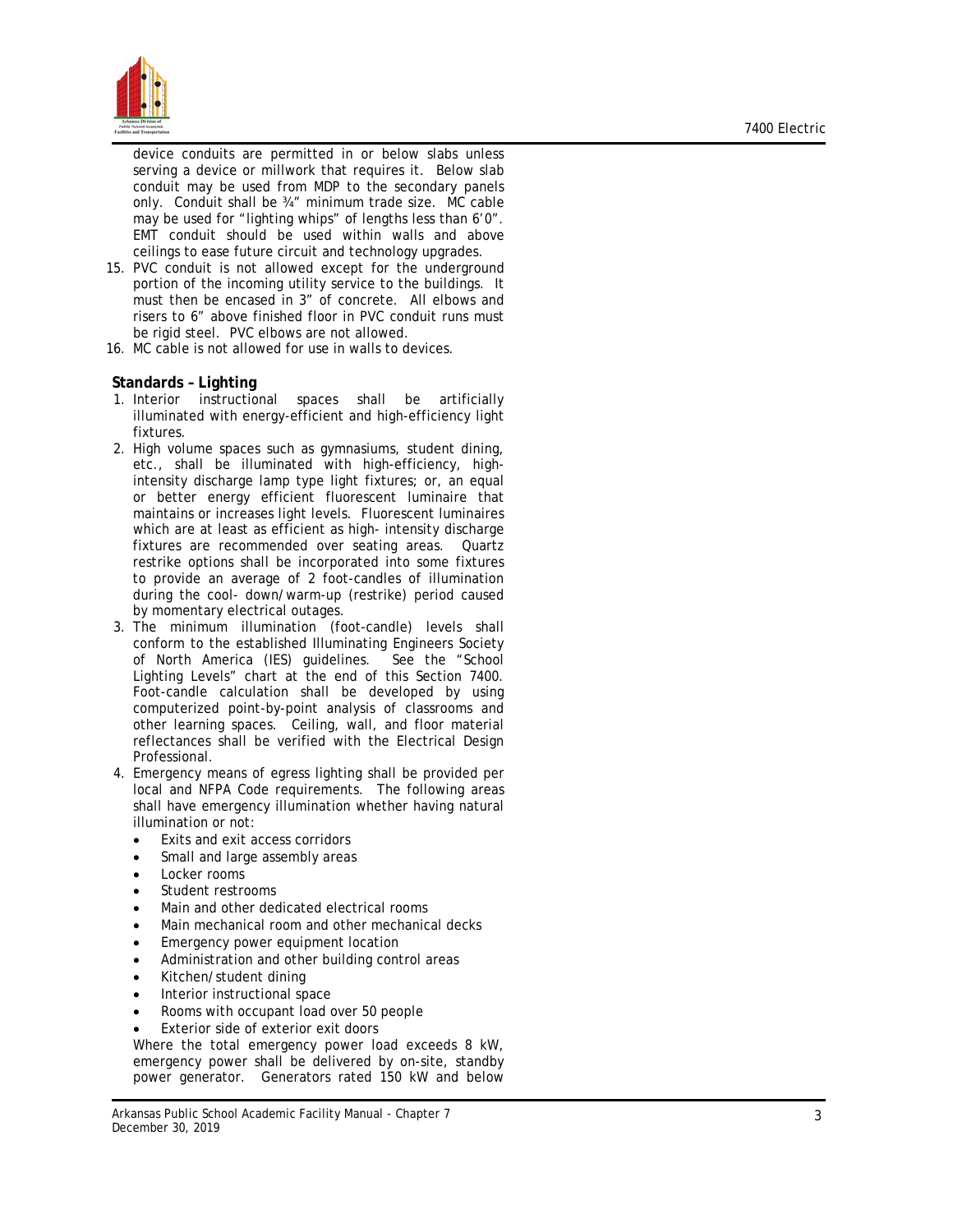

shall use gaseous fuel (if available, large units shall be diesel).

- 5. Light fixtures shall be controlled by switches on a per room basis where fixtures are located. Circuit breakers will not be acceptable for turning lighting "on" and "off". Switches are to be installed in accordance with "Device Locations" table at the end of this Section 7400.
- 6. Exterior parking areas shall be illuminated with high intensity, discharge lamp type light fixtures. Do not use high pressure sodium or mercury vapor. Fluorescents or
- LED lighting shall be used.<br>7. Computer labs shall be illuminated with fluorescent light fixtures constructed and configured to reduce glare on computer monitors. Minimum Visual Comfort Probability (VCP) in these rooms shall be 80%.
- 8. Fluorescent lighting in instructional spaces shall be oriented so the long dimension of the fixture is parallel with the chalkboard on the primary instructional wall and switched separately unless design parameters suggest otherwise. Optionally provide wall wash type fixtures to illuminate white -boards or chalk-boards.
- 9. Provide site lighting to foot -candle levels recommended by the IES.
- 10. Light fixtures located in gymnasiums and auxiliary gymnasiums shall be equipped with protective wire guards.
- 11. Exit signs shall be wall mounted, where possible, in lieu of ceiling mounted and be of the LED type .
- 12. Middle School and High School Art rooms shall be provided with supplemental track lighting that comes as close as possible to the color and quality of daylight, generally in the color temperature range of approximately 5000 Kelvin to 5900 Kelvin.
- 13. Walk through fluorescent lighting shall be provided to supplement main lighting in gymnasium and auxiliary gymnasiums to illuminate area to 5 foot -candles. Fixtures shall be vandal -resistant type and protected with wire guards. Mount fixture at same level as high intensity discharge lighting. LED or fluorescent lighting shall be used.
- 14. Options shall be investigated for control of exterior and interior corridor lighting by direct digital control, the energy management system, or occupancy sensors.
- 15. Interior lighting shall be controlled by occupancy sensors, automatic timed lighting controlled system or a combination of both to comply with ASHRAE 90.1 as required by the Arkansas Energy Code. Exterior lighting shall be controlled by photo sensor or astronomical time clock to comply with ASHRAE 90.1 1 as required by the Arkansas Energy Code to automatically turn lighting off when sufficient daylight is available.
- 16. Instructional space lighting shall be configured to provide at least two levels of light. One level shall be configured to darken the area around a video or projection screen.
- 17. Options shall be investigated for providing non -disruptive day-light harvesting in classrooms and other spaces with natural lighting.

Arkansas Public School Academic Facility Manual - Chapter 7 December 30, 2019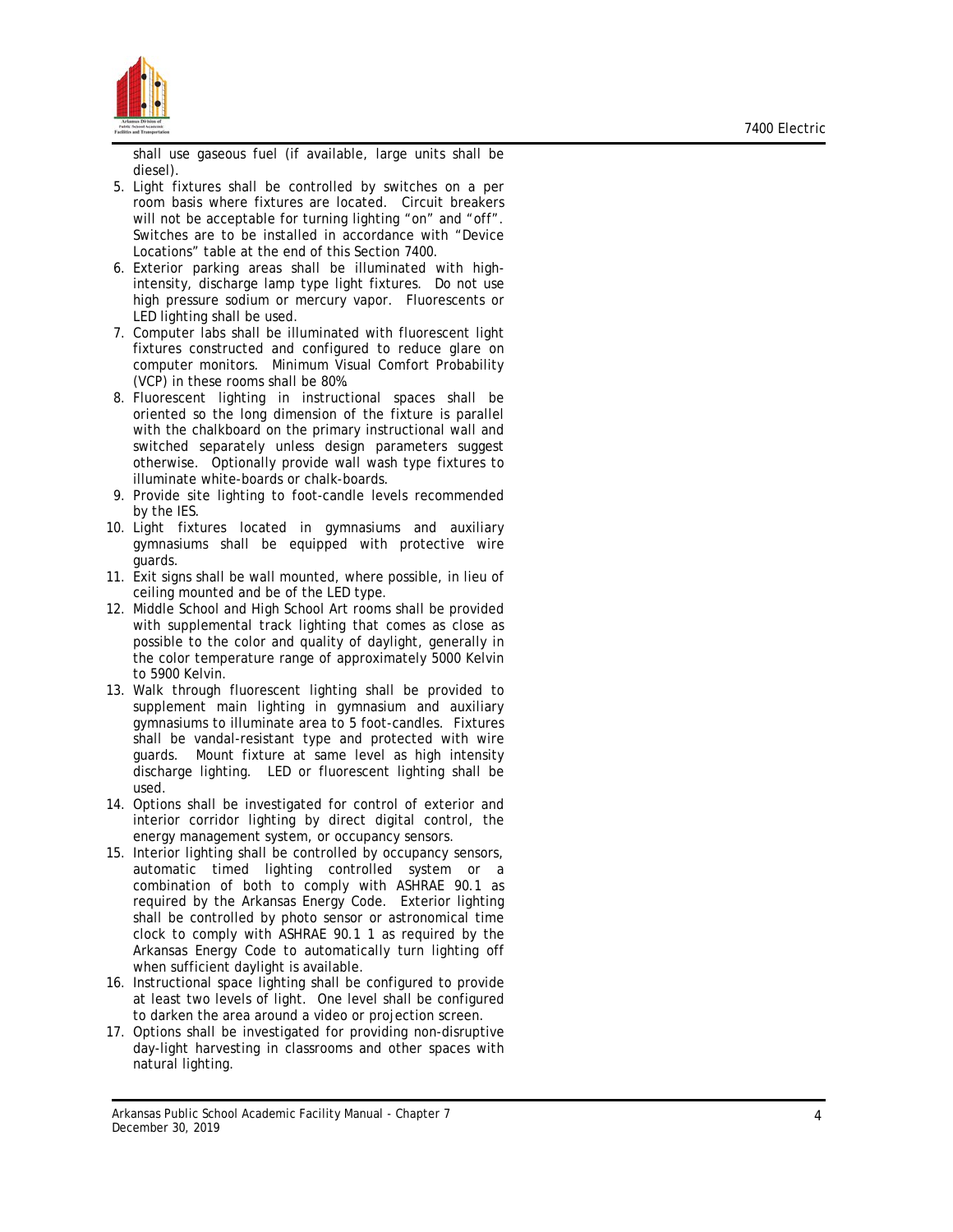

#### **Standards – Wiring Devices –Electric**

- 1. Receptacles, switches, and other wiring devices to be installed at heights above finished floor in accordance with the "Device Locations" table at the end of this Section 7400.
- 2. General purpose use, 120-volt duplex receptacles shall be specification grade, 20 amp standard grounded type .
- 3. Separate receptacles located within instructional spaces shall be provided for general purpose uses and for computer/video technologies.
- 4. Instructional spaces shall be provided with a minimum of 8 general use receptacles, as well as double duplex receptacles next to computer/video technologies ports.
- 5. Each space or room shall be provided with a minimum of one, 120- volt receptacle .
- 6. General purpose receptacles in corridors shall be spaced a maximum of 50 feet apart and not on classroom circuits.
- 7. Office areas, conference rooms, and teacher workrooms shall be provided with a minimum of 4 receptacles.
- 8. Duplex receptacles within 6 feet of plumbing fixture units shall be ground fault protected. These receptacles shall be protected by a local or an integral ground fault device.
- 9. A maximum of 4 computers shall be on a single 20-amp, 120-volt electrical circuit with a dedicated ground, and neutral. Do not share computer circuit neutrals with other branch circuits.
- 10. Key-type switches protected with wire guards shall be used to control lighting in gymnasiums, auxiliary gymnasiums, and locker rooms. Non-protected key switches shall be used to control lighting in corridors, large group restrooms, and other public spaces. Instructional type spaces shall be controlled by toggle type switches.
- 11. Provide an exterior, weatherproof ground fault protected duplex receptacle outside each main exterior door .
- 12. Electrical receptacles serving food service equipment not located against walls shall be mounted above the floor line on pedestal -type mountings.
- 13. Kindergarten classrooms and their auxiliary spaces shall have duplex, tamper -resistant receptacles installed .
- 14. Receptacles shall be side -wired using pigtails. Back-wiring or thru - wiring on device terminals is not acceptable.
- 15. A dedicated 20 amp charging station shall be installed per every eight instructional spaces.

#### **Standards – Fire Alarm Systems**

- 1. Fire alarm and fire protection systems shall be installed per the Fire Prevention Code and NFPA 70. System device mounting heights above finished floor provided in the table "Outlet Locations" at the end of this Section 7400.
- 2. Companies designing, installing or servicing fire alarm systems in Group E occupancies shall be properly licensed by the Arkansas Board of Private Investigators, Private Security Agencies and Alarm Systems Companies.
- 3. Fire alarm shop drawings shall be prepared in accordance with the Arkansas Fire Prevention Code and approved by the State Fire Marshal's office or their Designee prior to installation .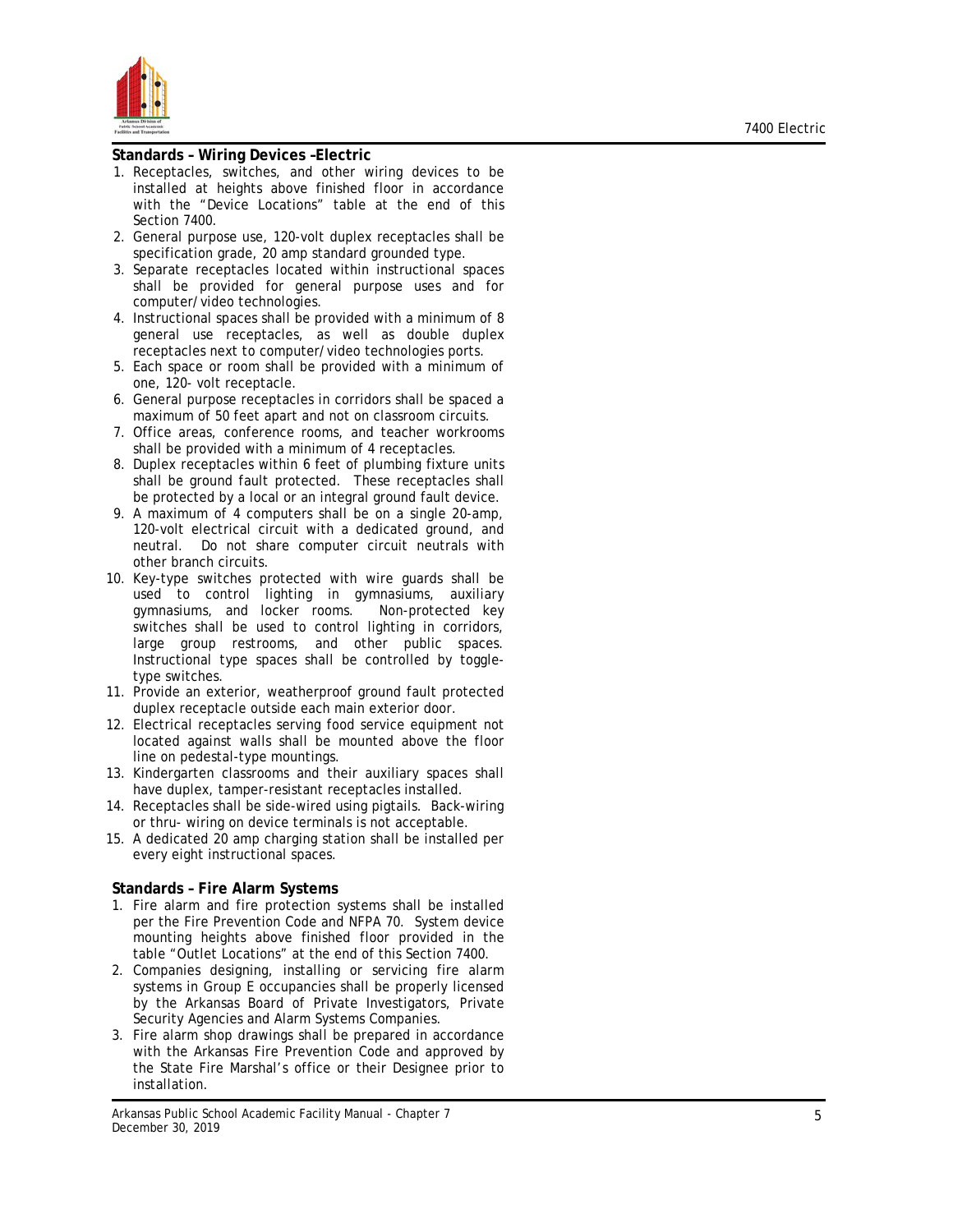

- 4. Main control panel shall be located in the administrative area.
- 5. A Sequence of Operation document shall be provided to the District with each system.

#### **Standards – Security Systems**

- 1. Within the base building electrical system cost, provide the following basic security systems:
	- Provide conduit rough-in and wiring only for key pad locations, motion sensors, door contacts switches, card readers, and control panel
	- System selection, installation and funding shall be by the school district
	- A minimum system design shall include door contact switches at exterior doors, and motion detectors distributed throughout corridors, administrative areas, and in rooms with 6 computers or more

#### **Standards – Lightning Protection**

1. Within the design of the base building electrical system, the Electrical Design Professional has the option of including an Underwriter's Laboratory (UL) listed and certified lightning protection system, where calculations indicate the facility may be at elevated risk. Therefore, where calculations indicate the facility may be at an elevated risk, new school buildings shall be protected but additions to existing schools with no history of damage with similar roof elevations may be omitted.

#### **Standards – Technology**

- 1. As a minimum in the base electrical cost for every construction project, provide a broadband internet connection to the building (or, to each building on the campus) and provide the Technology rough -ins required by this sub-section. Coordinate the placement of all Technology Conduits, boxes and outlets with the Technology Design Professional and in accordance with Section 7500 – Technology Systems.
- 2. Provide Telecommunications cable tray above corridor ceilings of academic wings. Cable tray depth shall be calculated per NEC requirements.
	- Provide 24" center-hung raceway in main corridors
	- Provide 18" center-hung raceway in secondary corridors
	- Cable tray shall connect between all intermediate closets Telecommunication Rooms (TRs) and the Main Cross- connect (MC)
	- Provide continuous bonding conductor (minimum # No.6 AWG), in accordance with NEC-250 and TIA/EIA-607-B, in all cable trays and bond to associated Telecommunications Grounding Busbar (TGB)
	- NOTE: Cable "D" devices may be used in lieu of cable trays in both main and secondary corridors, providing they are of sufficient size to clearly distinguish individual runs. J -Hooks shall be pre -galvanized , with a static load capacity of 30 lbs. , and cable retainers.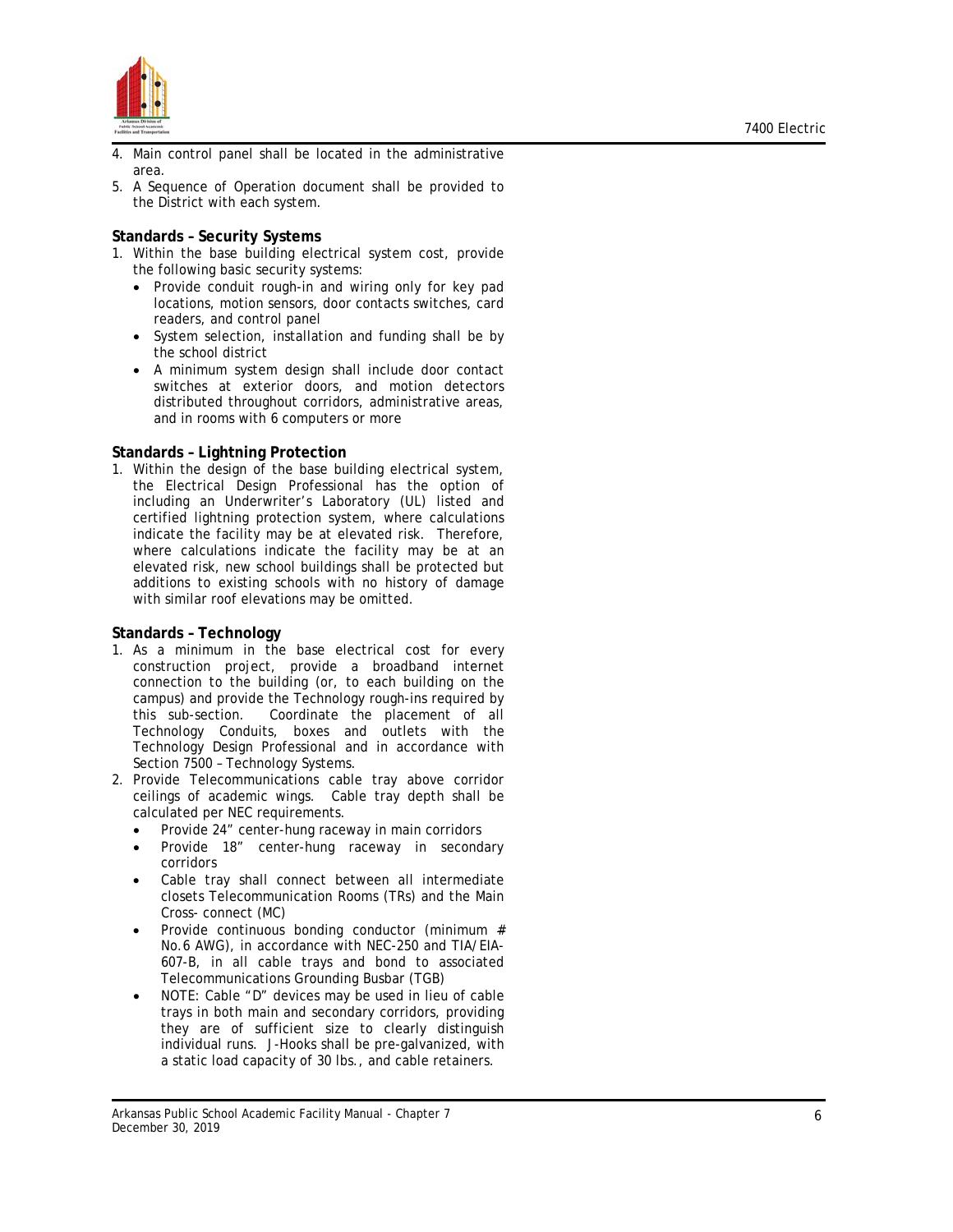

- All firewall penetrations shall be appropriately and properly sealed per latest state adopted version of the NFPA
- 3. Junction boxes used for data/voice/video outlets shall be 2-gang, 3 1/2:" deep boxes and equipped with a minimum of a 1" conduit home run to the associated Telecommunications Cable Tray, except where noted by the Telecommunications Design Professional .
- 4. Telecommunications Rooms (TRs) shall be provided with a minimum of two (2) 120-volt, 30 Amp circuits for powering rack mounted UPS Units. Each receptacle used for powering UPS units shall be twist lock. Quantity and location of circuits will depend upon requirements of Technology Design professional. If the building has a standby Generator, these circuits shall be attached to the standby power. General use receptacles, as well as double duplex receptacles shall be provided next to computer/video technologies ports.
- 5. In concert with the "Device Locations" table at the end of this Section 7400, provide power outlets, technology cabling home -run conduits and projector mounting brackets as follows:
	- Provide one (1), 2-gang, 3-1/2" deep box for Technology use (HI station) and a quad power outlet mounted at 18" below finished ceiling for monitors installed in wall or ceiling mounts
		- Provide one (1), home run, 1-1/4" conduit from HI Station box to associated instructor LO Station box
		- Provide one (1), home run, 1" conduit from HI Station box to associated Telecommunications Cable Tray
	- Provide one (1) , 2-gang, 3½" deep box for the instructor's LO station and quad power outlet at 18" AFF
		- Provide one (1) , 1 -1/4" conduit from LO Station box to associated monitor HI Station box
	- For locations with an Overhead Mounted Projector in lieu of a Monitor, provide one (1), 1 -gang, 3-1/2" deep box for Technology use (Projector HI station) and a dual power outlet mounted in a finished ceiling tile, projector bracket in the finished ceiling
		- Provide one (1), 1-1/4" conduit from Projector HI Station box to associated instructor LO Station box
		- Provide one (1), home run, 1" conduit from Projector HI Station box to associated Telecommunications Cable Tray
- 6. Provide a minimum 4-3/4 inch high center divided surface applied metal raceway in computer labs where equipment is located on perimeter of room.
	- Provide one (1), 1-1/4" conduit for every six computer workstation locations stubbed up above the nearest finished ceiling and home run to the Telecommunications cable tray
- 7. Provide two (2) , 2-gang, 3½" deep boxes for the video projector local inputs, with one on the backside of the proscenium wall and one in the control booth .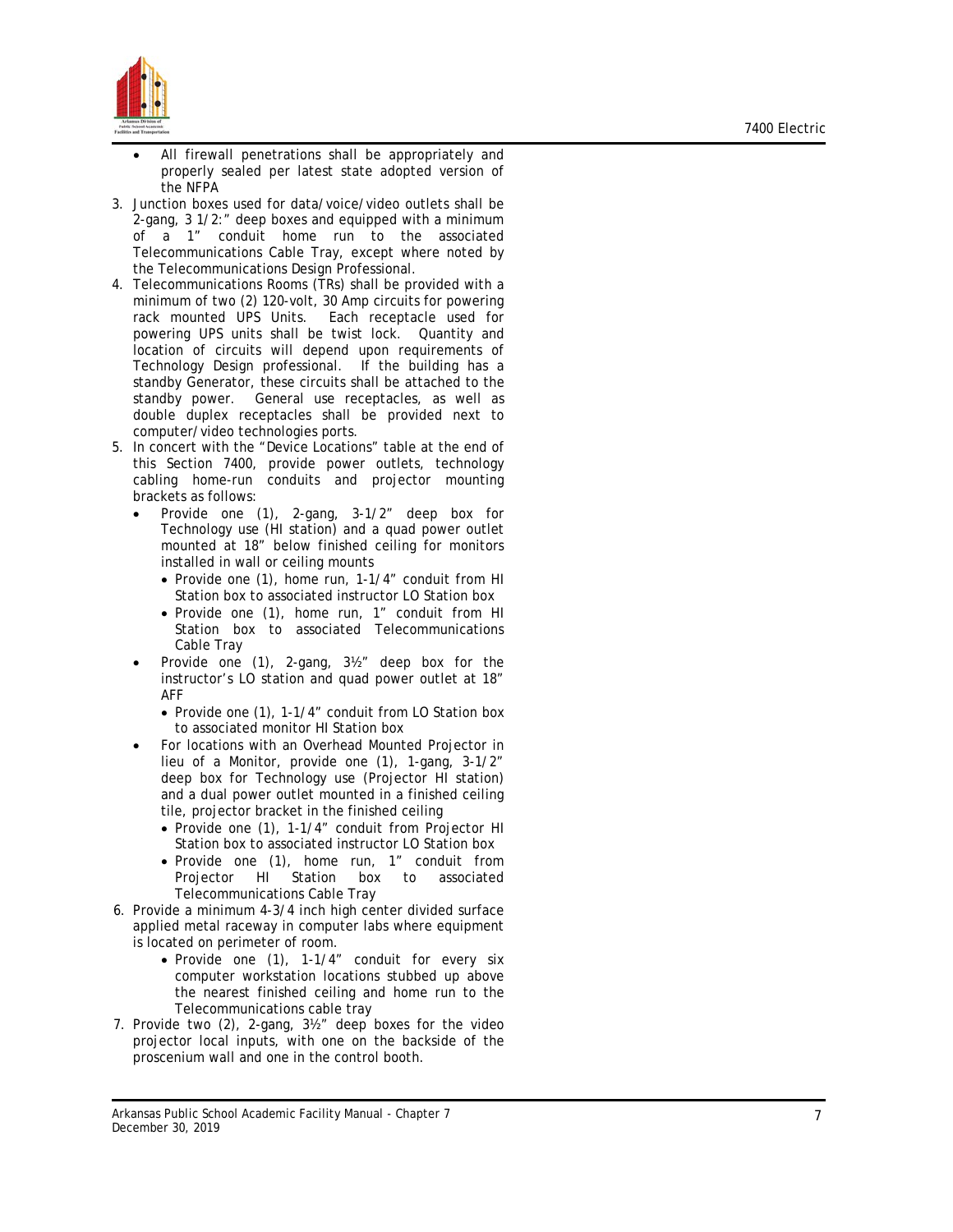

- Provide one (1) home run 1½" conduit from each box to the video projector in the ceiling. Provide a minimum of one 4" conduit for Wide Area Network (WAN) from the Service Provider (SP) Entrance (DEMARC) to the property line.
- 8. Provide a minimum of one 4" conduit for Wide Area Network (WAN) from the Service Provider (SP) Entrance (DEMARC) to the property line .
- 9. Provide one (1), 4" conduit for cable television (CATV) from the Service Provider (SP) Entrance (DEMARC) to the property line .
- 10. Provide one (1), 4" conduit for the telephone from the Services Provider (SP) Entrance (DEMARC) to the property line .
- 11. Provide a minimum of two (2), 4" conduits from the Service Provider Entrance (DEMARC) to the Main Cross-Connect (MC) Telecommunications Room (TR). Conduit runs for fiber optic cable have no more than two (2) 90 degree bends without installations of a pull box. All 90 degree bends are to be wide sweep. Pull boxes should be placed in a straight section of conduit and shall not be used in lieu of a bend. Pull box sizing shall be in accordance with TIA-569-C.
- 12. Provide two (2), 2" sleeves in all classroom walls.
- 13. All empty conduits shall be provided with a rot, mildew, and tangle resistant pull string.
- 14. Exterior conduit shall not exceed 600 feet between pull points and shall not contain more than two (2) 90 degree bends. Covers shall be rated per application.
- 15. Ground floor outlet boxes shall be rated for damp locations with a direct pathway provided under slab to the nearest telecommunications room. All telecommunications copper cabling located under slab shall be OSP rated.
- 16. Generic telecommunications cabling shall be installed in a hierarchal star topology.

#### **Standards – Telecommunications Grounding**

- 1. Provide Telecommunications Grounding/Bonding System in accordance with NEC-250 and TIA/EIA-607 using Designer approved Grounding Hardware. CAD Weld Bonding Conductors to Building Steel .
- 2. Provide Telecommunications Main Grounding Busbar (TMGB) in the main cross-connect, and a Grounding Busbar (TGB) in the Telecommunications Rooms (TR) .
	- All TMGB and TGB Connections to be made with double - bolted, Compression style, Grounding Lugs, as a minimum. Bond TMGB to following:
		- Building Steel (minimum No. 6 AWG insulated copper bonding conductor). Sizing per TIA-607- B
		- Main Electrical Service Ground (minimum No. 6 AWG insulated copper bonding conductor). Sizing per TIA-607- B
		- Local Service Panel Ground (minimum No. 6 AWG insulated copper bonding conductor). Sizing per TIA-607- B
		- Telecommunications Bonding Backbone (TBB) that connects TMGB to other TGBs (minimum No. 6 AWG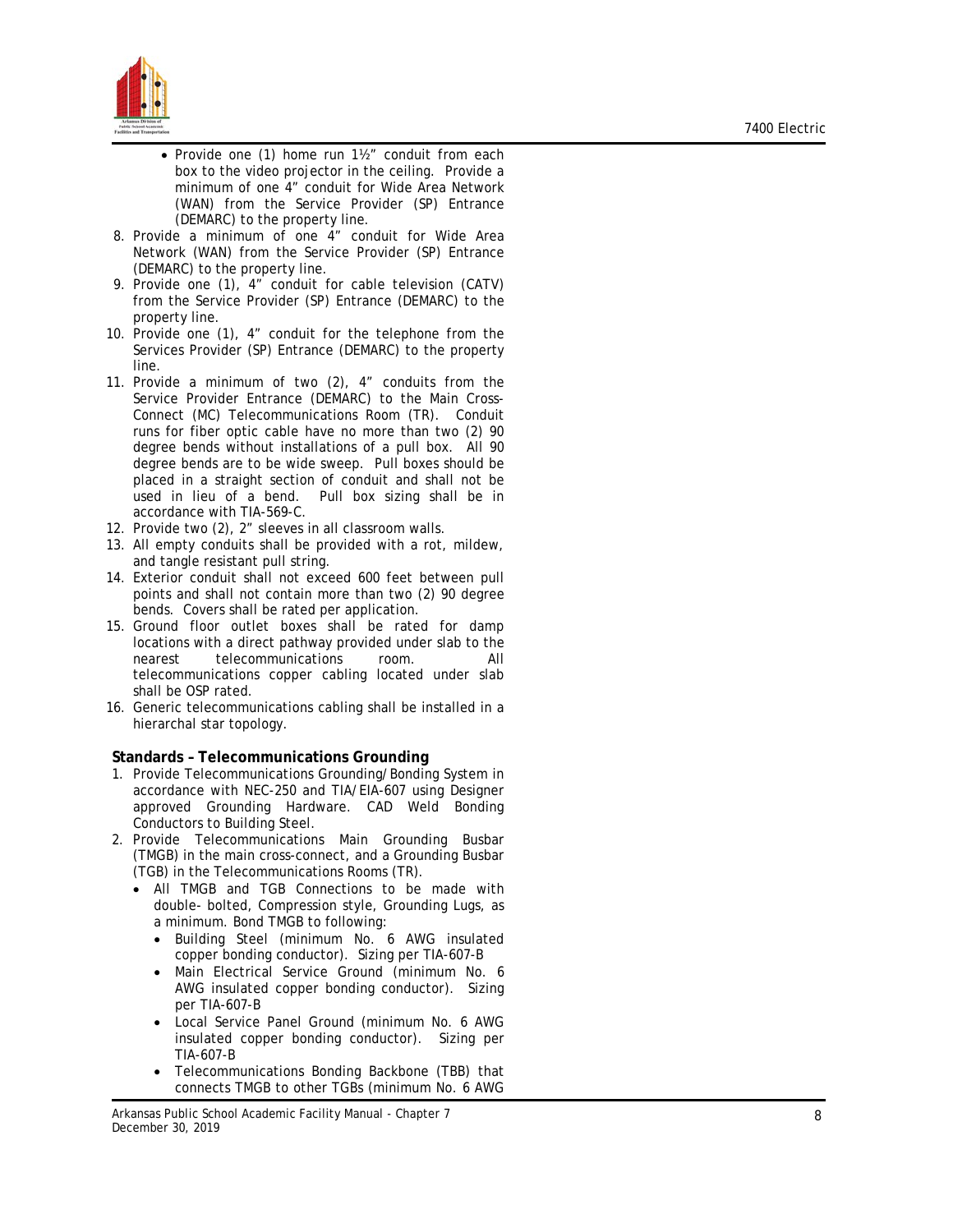

insulated copper bonding conductor). Sizing per TIA-607-B

- Associated Telecommunications Cable Tray(s) (minimum No. 6 AWG insulated copper bonding conductor). Sizing per TIA-607-B
- Telecommunications Conduit(s) Entering TR (minimum No. 6 AWG insulated copper bonding conductor). Sizing per TIA-607-B
- 3. Provide Telecommunications Bonding Backbone (TBB) between all TGBs and the TMGB
	- The TBB shall be a minimum of No. 2 AWG insulated copper bonding conductor. Sizing per TIA-607-B
	- All TBB Connections to be made with double-bolted, Compression style, Grounding Lugs
- 4. As a minimum, the Technology Contractor shall bond the following devices to the associated TMGB and TGBs using a minimum No. 6 AWG (sizing per TIA-607-B) insulated copper bonding conductor using compression style lugs:
	- PABX equipment
	- Equipment racks and cabinets
	- TR cable ladder and tray
	- CATV Equipment
	- Lightning and surge protectors
	- Telecommunications devices
	- Coupled Bonding Conductors (CBCs)
	- Backbone cable shields
	- Telecommunication and fiber cable shields
	- Antenna cable shields
	- Raised floors

#### **Standards – Intercom / Bell Systems**

- 1. Provide a complete intercom communication system with call stations and speakers in each occupied space and speakers on the building exterior. Speakers shall be located and sufficiently powered to be clearly heard.
- 2. The intercom system shall be capable of generating various tone signals to be used in special notification situations.
- 3. Provide Battery Back-up for operation during a power failure.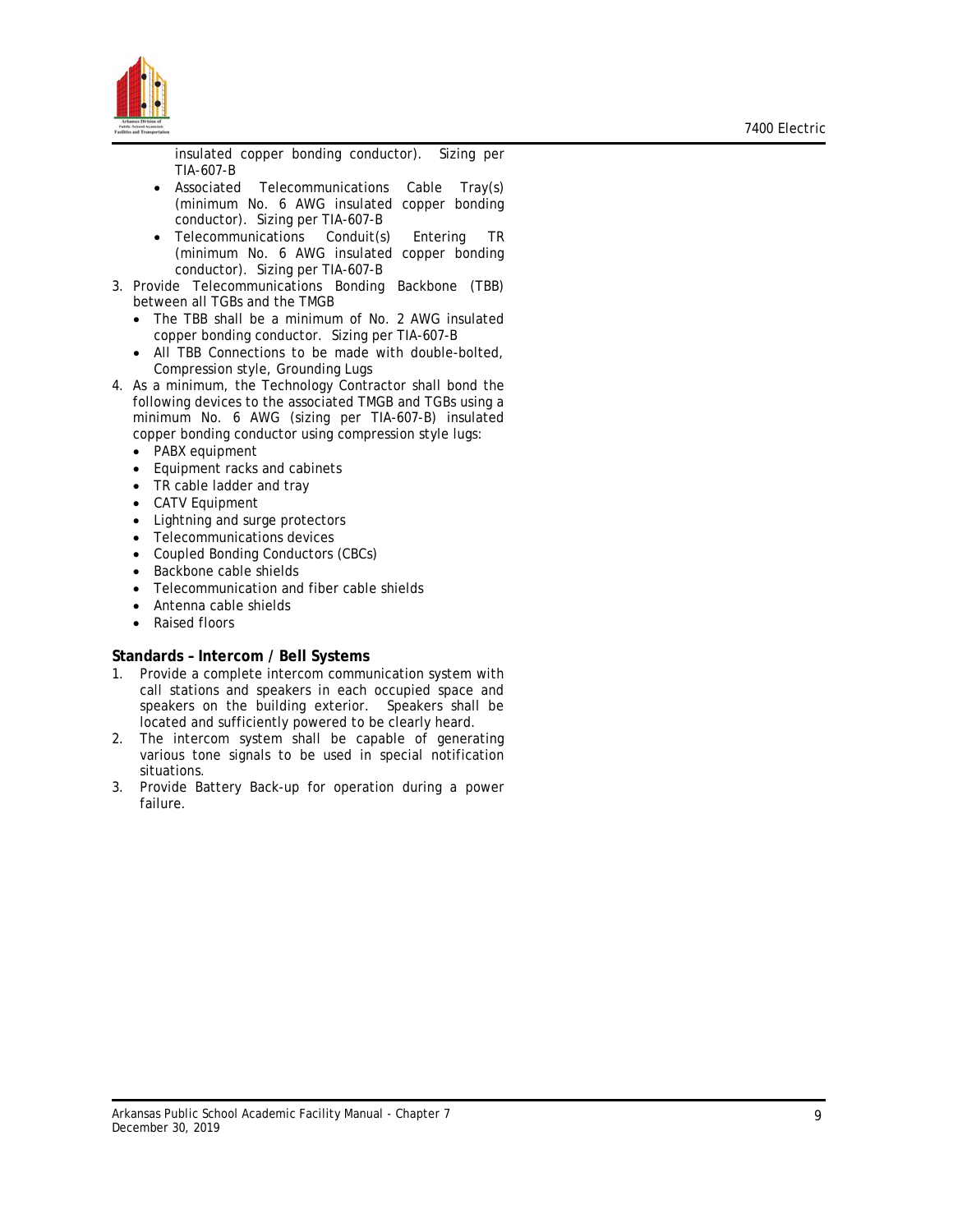

# **School Lighting Levels - 2004**

| <b>ROOM TYPE</b><br>CLASSIFICATION | <b>2000 IES</b><br><b>FOOTCANDLES</b> | RECOMMENDED DESIGN<br><b>FOOTCANDLES DIRECT</b><br>LIGHTING(1) | RECOMMENDED DESIGN<br><b>FOOTCANDLES</b><br><b>INDIRECT LIGHTING</b> |
|------------------------------------|---------------------------------------|----------------------------------------------------------------|----------------------------------------------------------------------|
| <b>ADMINISTRATIVE</b>              |                                       |                                                                |                                                                      |
| Offices/Receptionist               | 50                                    | 50                                                             | 40                                                                   |
| Storage Rooms                      | $\overline{a}$                        | 25                                                             | 25                                                                   |
| Restrooms                          | 5                                     | $25 - 30$                                                      | $25 - 30$                                                            |
| Conference/Resource Rooms          | 30-100                                | 50                                                             | 40                                                                   |
| <b>Health Clinic</b>               | 50                                    | 50                                                             | 40                                                                   |
| Teacher Prep/Workroom              | 50                                    | 50                                                             | 40                                                                   |
| <b>CLASSROOMS-GENERAL</b>          | 30                                    | 50                                                             | 40                                                                   |
| Art Rooms/Kiln                     | 50                                    | 50                                                             | 40                                                                   |
| Modular Technology Labs            | $\blacksquare$                        | 50                                                             | 40                                                                   |
| <b>CADD Labs</b>                   | 30                                    | 30                                                             | 30                                                                   |
| Industrial Tech/Production Labs    | 100                                   | 60                                                             | 60                                                                   |
| Computer Labs                      | 30                                    | 40                                                             | 40                                                                   |
| <b>Graphics Labs</b>               | 30-100                                | 50                                                             | 40                                                                   |
| Life Skills Labs                   | 50                                    | 50                                                             | 50                                                                   |
| <b>Science Labs</b>                | 50                                    | 50                                                             | 50                                                                   |
| Laundry Rooms                      | ÷,                                    | 25                                                             | 25                                                                   |
| <b>Music Rooms</b>                 | 30-50                                 | 50                                                             | 40                                                                   |
| Large Group Instruction Rooms      | 30                                    | 50                                                             | 40                                                                   |
| <b>MEDIA CENTER</b>                | ÷,                                    | 50                                                             | 40                                                                   |
| <b>Active Areas</b>                | 30 vertical                           | 50                                                             | 40                                                                   |
| <b>Inactive Areas</b>              | 5 vertical                            | 40                                                             | 40                                                                   |
| <b>ATHLETIC AREAS</b>              |                                       |                                                                |                                                                      |
| Gymnasium - Elementary School      | 100                                   | 50                                                             |                                                                      |
| Gymnasium - Middle School          | 100                                   | 50                                                             |                                                                      |
| Gymnasium - High School            | 100                                   | 60                                                             | $\overline{\phantom{a}}$                                             |
| Multi-use P.E. Rooms               | L.                                    | 50                                                             |                                                                      |
| Locker Rooms                       | 10                                    | 25                                                             | 25                                                                   |
| PERFORMING ARTS                    |                                       |                                                                |                                                                      |
| Assembly                           | $10 - 20$                             | 20                                                             | $\overline{\phantom{a}}$                                             |
| Stage/Work Lights                  | $30\,$                                | 20                                                             | $\overline{\phantom{a}}$                                             |
| Make-up/Dressing Rooms             | 30-50                                 | 50                                                             |                                                                      |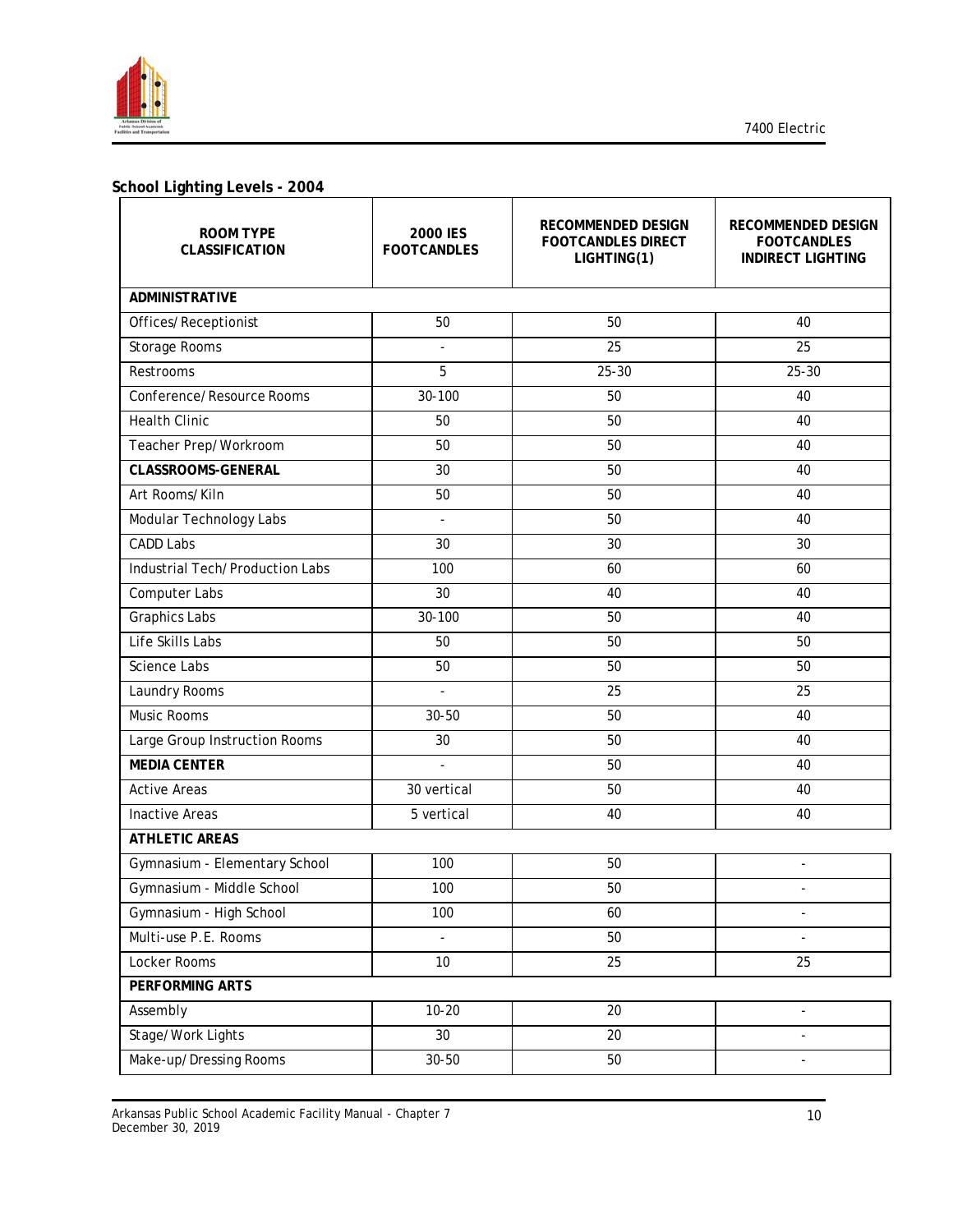

| $\overline{\phantom{a}}$          | $\sim$     |            |  |
|-----------------------------------|------------|------------|--|
| ∴ontrol '<br>Room<br>ne.<br>it.al | ີ C<br>∙ა∪ | יז ה<br>3U |  |
|                                   | .          |            |  |

**Equipment room with dimmable incandescent lighting offering 10 foot-candles of illumination.**

# **School Lighting Levels - 2004**

| <b>ROOM TYPE</b><br><b>CLASSIFICATION</b>                              | <b>2000 IES</b><br><b>FOOTCANDLES</b> | <b>RECOMMENDED DESIGN</b><br><b>FOOTCANDLES DIRECT</b><br>LIGHTING(1) | <b>RECOMMENDED DESIGN</b><br><b>FOOTCANDLES</b><br><b>INDIRECT LIGHTING</b> |  |  |
|------------------------------------------------------------------------|---------------------------------------|-----------------------------------------------------------------------|-----------------------------------------------------------------------------|--|--|
| <b>STUDENT DINING</b>                                                  | $10 - 50$                             | 50                                                                    | 40                                                                          |  |  |
| Cooking                                                                | 50                                    | $75-80(2)$                                                            |                                                                             |  |  |
| <b>Food Preparation</b>                                                | 50                                    | 75-80 (2)                                                             | $\overline{a}$                                                              |  |  |
| Serving Line                                                           | 50                                    | 75-80 (2)                                                             | ÷                                                                           |  |  |
| Ware Washing                                                           | 10                                    | 75-80 (2)                                                             | ÷,                                                                          |  |  |
| <b>CUSTODIAL CLOSETS</b>                                               | $10 - 30$                             | $20 - 30$                                                             | $\overline{a}$                                                              |  |  |
| <b>ELECTRICAL ROOMS</b>                                                | 30                                    | $20 - 30$                                                             | $\overline{\phantom{a}}$                                                    |  |  |
| <b>MECHANICAL ROOMS</b>                                                | 30                                    | 30                                                                    |                                                                             |  |  |
| <b>PARKING AREA</b>                                                    | $\cdot$ 2                             | (1)(3)                                                                |                                                                             |  |  |
| <b>DRIVEWAYS</b>                                                       | $\cdot$ 3                             | .5(3)                                                                 | $\overline{\phantom{a}}$                                                    |  |  |
| <b>CIRCULATION AREAS</b>                                               |                                       |                                                                       |                                                                             |  |  |
| <b>Building Entries</b>                                                | 5                                     | $5-10(3)$                                                             | ÷                                                                           |  |  |
| Corridors                                                              | 5                                     | 20                                                                    | 20                                                                          |  |  |
| <b>Corridors with Lockers</b>                                          | 5                                     | 20                                                                    | 20                                                                          |  |  |
| Stairways                                                              | 5                                     | 20                                                                    | 20                                                                          |  |  |
| Maintenance factor 70%<br>(1)<br>LL/SF = Lamp Lumens per square foot   |                                       |                                                                       |                                                                             |  |  |
| (2) Foot-candles shall comply with local health department regulations |                                       |                                                                       |                                                                             |  |  |
| (3) Foot-candles shall conform to Sub-section 4000                     |                                       |                                                                       |                                                                             |  |  |